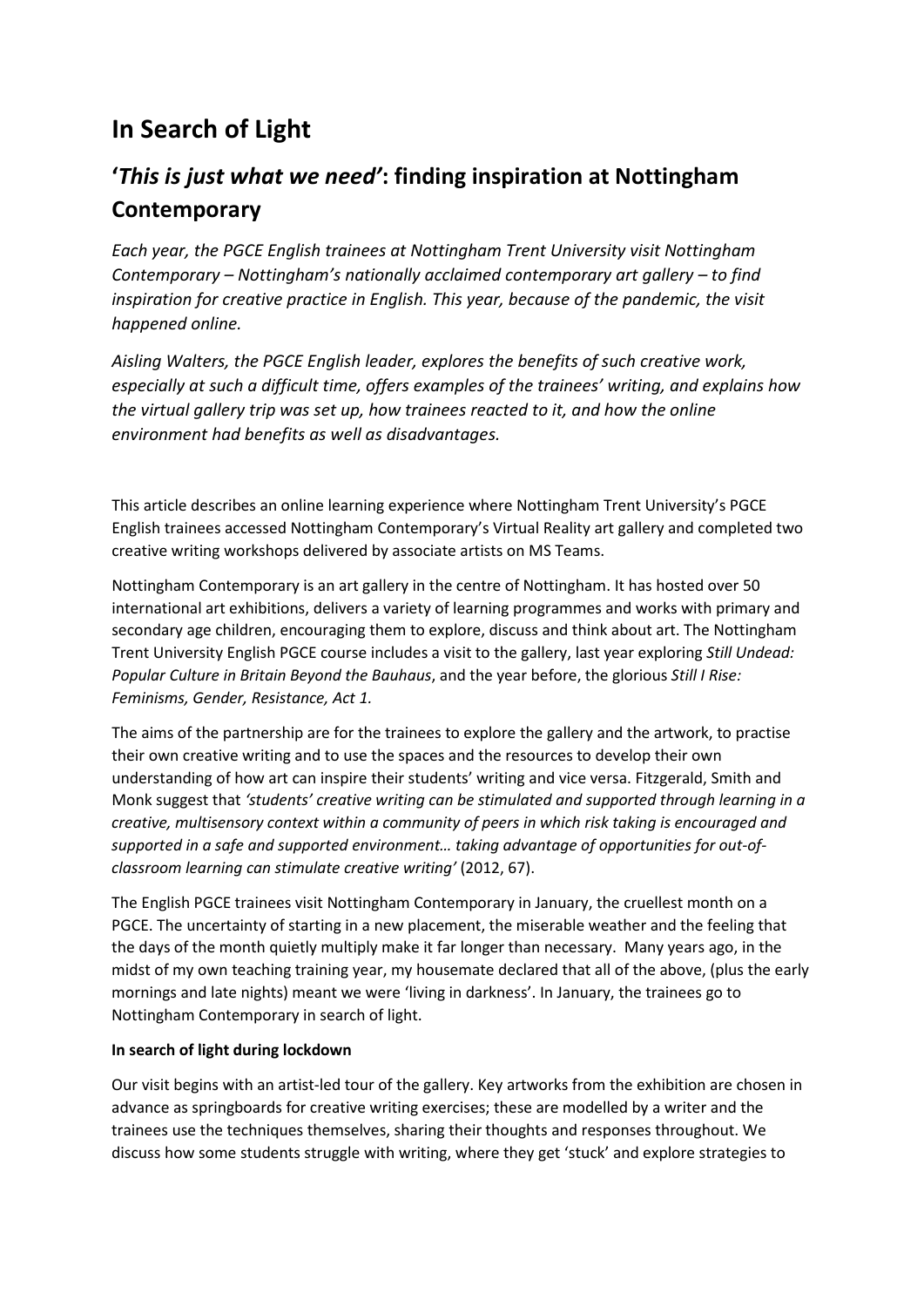help them to overcome these. As part of their visit, the trainees usually observe a school group working in the galleries with Associate Artists.

This year, Covid complicated things. The twenty PGCE trainees were still teaching (in a myriad of forms – in person, online, creating pre-recorded lessons and resources). Several were also home schooling their children, they had assignments to write, and I was conscious of their well-being: the usual challenges of January, plus a global pandemic. I wanted the session to support them and their well-being, not create additional strain.

In our planning meeting, Amanda Sprypt (Head of Learning), Wingshan Smith (Secondary Schools & Youth Programmer), writer Peter Rumney (Learning Team Associate Artist) and I discussed the possibilities of moving the visit online. Nottingham Contemporary's Virtual Reality gallery experience [\(https://www.nottinghamcontemporary.org/record/virtually-visit-us/\)](https://www.nottinghamcontemporary.org/record/virtually-visit-us/) allows visitors to experience the gallery in virtual reality, swooping in from a doll's house overview to individual galleries, using a keyboard to navigate and focus on individual pieces of art.

Given that the VR experience would mean a lot of screen time, we chose to deliver two half day sessions online, a week apart, to be flexible with breaks and to open each session with breathing exercises and a meditation, around ten minutes long. The first session would focus on observation, questioning and story, the second on writing.

#### **The first session: Grace Before Jones and Jimmy Robert: Akimbo**

### *https://www.nottinghamcontemporary.org/record/vr-exhibitions-grace-before-jones-and-jimmrrobert-akimbo/*

We used MS Teams to deliver both online sessions. Peter and Wingshan shared their screens and the trainees used the chat or microphone functions to participate. After opening with a meditation, Wingshan then led the group through the VR gallery for *Grace before Jones and Jimmy Robert: Akimbo*. The French artist Jimmy Robert was born in Guadeloupe, grew up in Paris and now lives in Berlin. Robert's uses his body in filmed performances, photographs and other mixed media artworks. He explores ideas about visibility and invisibility for black and LGBT people and how what you do with your body can become a political act. The title *Akimbo*, meaning 'with hands on hips', refers to a posture of defiance, or attitude of resistance.

Three artworks had been chosen as possible prompts for story-writing: Robert's 2013 work 'Untitled Ompdrailles', is a large black and white photo hanging from a wooden beam fixed at right angles to the wall. The photo shows a monument depicting a scene from Leon Cladel's novel, *Ompdrailles*, *Le Tombeau des Lutteurs,* (The Tomb of the Wrestlers). In the sculpture Ompdrailles' trainer (and admirer) carries away his dead body after a match. Robert can also be seen in this photo. He is lying on the plinth on which the monument stands. The trainees commented on how Robert's interaction with a public monument was particularly relevant, given recent discussions about historical representation. We also focused on an image of Andy Warhol and a fur coat belonging to Jones draped over a chair in the corner of a room *(is this luxury or exploitation? How did the owner feel in this coat? Why have they left it behind?).*

After a break, we moved onto a creative exercise focused on question formation. Paired up, the trainees had to choose an art-work from the exhibition and describe it to their partner, who could not see it, but had to draw it. When asked to reflect on this experience, some trainees described the sense of frustration at receiving too many instructions about what they were to draw, others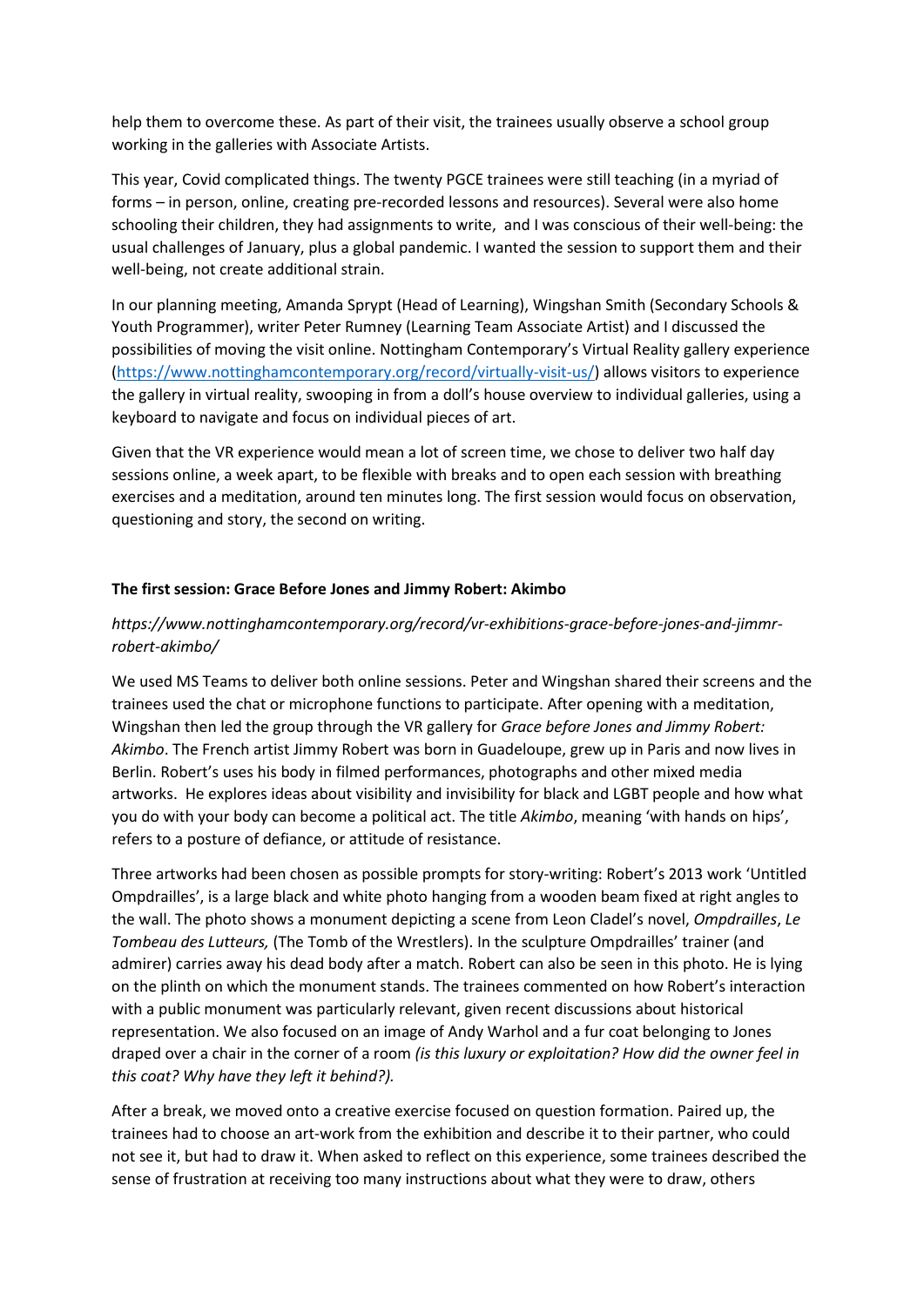commented on the need for thinking time, and several commented on how the exercise had made them think about their question formation.

In the plenary, we asked for reflections and feedback on the morning. Several comments focused on the questioning and drawing activity. One trainee wrote:

*Writers are artists, creating a picture in the mind using words, and for me looking at some of these works of art as a way to visually stimulate students to write creatively is an amazing way to help them find their own voice. Especially in current situations where many of them are stuck at home. The virtual gallery is a way to escape into a new creative landscape. (Geraldine Doyle)*

#### **The second session: Still I Rise: Feminisms, Gender, Resistance, Act 1**

#### *<https://www.nottinghamcontemporary.org/record/still-i-rise-in-virtual-reality/>*

The second session was designed to be a practical one, with opportunities for the trainees to take part in writing activities themselves. After opening with a meditation, we joined Wingshan for a tour of the *'Still I Rise: Feminisms, Gender, Resistance Act 1'* exhibition. As before, Peter and Wingshan focused on several key artworks as prompts for practical work. First, Guo Fengyi's automatic drawing. Guo Fengyi, a Chinese-born, self-taught artist, used qi gong, a spiritual practice using meditation and breathing to alleviate the pain of her arthritis. She believed that this healing practice produced visions, which she captured on paper.

Peter asked the trainees to draw with their eyes closed, and then to work their ideas into an image, inspired by Fengyi's practice. Trainees used the Chat function to share their thoughts about the experience of not knowing what they were creating. Peter asked if anyone had experienced fear during the process. Several responses suggested that this process had been cathartic:

*I experienced fear and worry, I felt some feelings coming to the surface that have been causing me some anxiety for a while*

*I drew a rose that ended up being full of petals, and wrote about how reassuring it was to have the petals embrace the flower.*

#### **Text portrait**

The second activity focused on creating a character. Developing the automatic drawing, the trainees were encouraged to think of a person who related to their image in some way and to create a 'text portrait' of them. Peter modelled by sharing a series of images of the process on PowerPoint slides. Beginning with a pencil image of an oval, then gradually adding the basic features of a face to the shape, the trainees were asked to copy this outline at home. Peter then asked trainees for additional details, freely drawn, and without worrying about representational 'accuracy'. By the ears, what could their character hear? By the eyes, what could they see? Smells, tastes, thoughts and fears were gradually added on until the face was surrounded by text. Peter also shared a word grid with the group, with headings asking: Who is this person? Where might they be? What are they thinking? What's happening? What can you see, hear, smell, touch, taste? Any thoughts or feelings, words spoken? Key words and phrases were then lifted from this:

*Today, she awoke to white paths adorned with footprints. To joyous screams vacating snow-smushed mouths*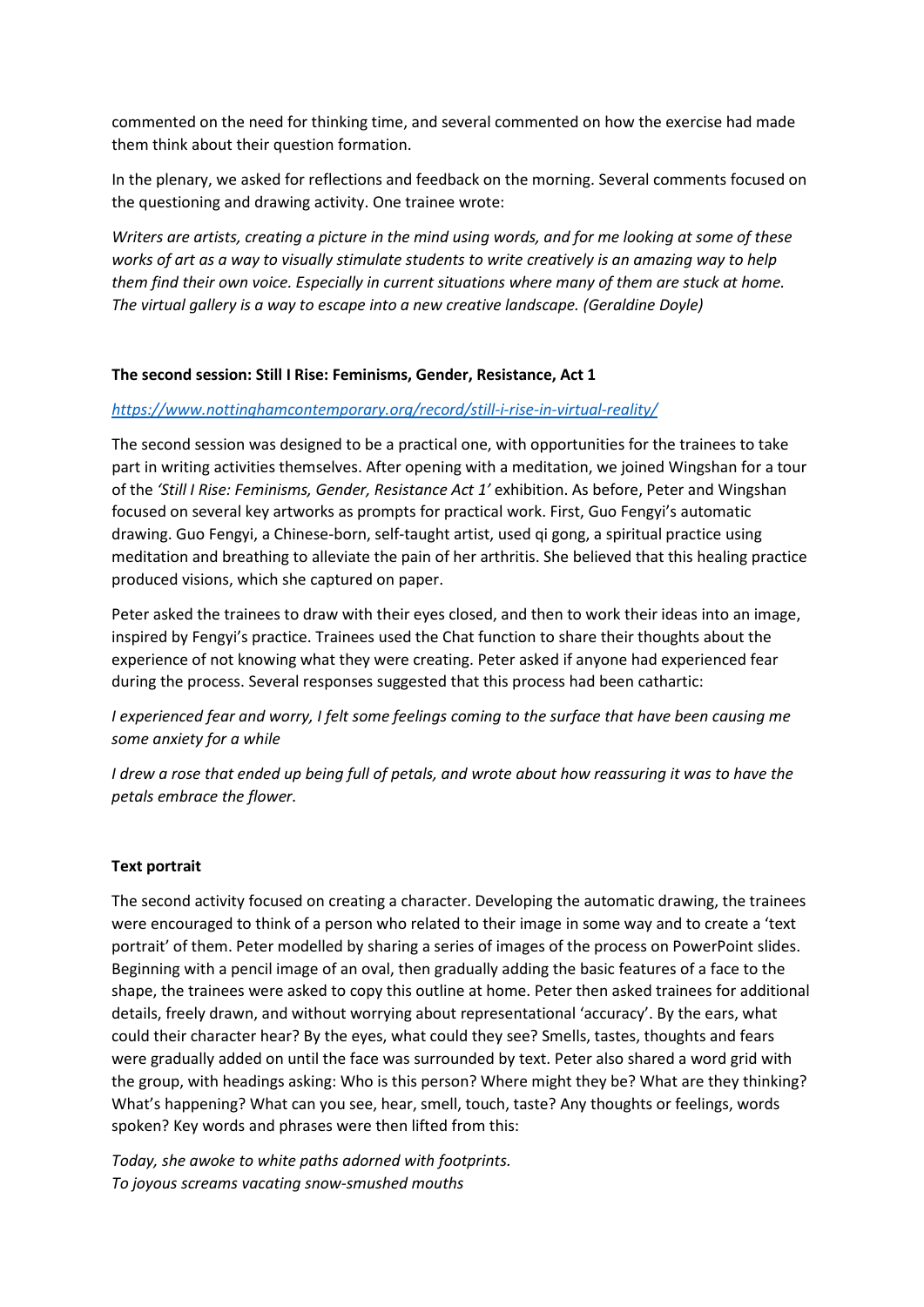*and to geometric snowflakes making nests in wet eyelashes, dusting the rooves of houses, inspiring her to flee protective walls, to go outside to gawp at the beauty of it dance in it, cry in it, extract hope from it to allow herself to be momentarily freed by her inner child whose wrists are too small to hold shackles.*

(Kirsty Sanders)

#### **Writing backwards and causality: And / Why / Because…**

Peter started this session by sharing his experiences of supporting young writers who get 'stuck' with their work. In order to explore ways through this challenge, he shared an image of a forest, and asked the trainees to use the chat function to write ideas for his story, which began: 'a girl walked into a wood *and'.* Long lists of actions followed. Peter then asked the trainees to write again, only this time, varying the sentence starter, 'a girl ran into a wood *because'…* By looking at causality rather than action the stories moved backwards, creating deeper characters and more interesting narratives. The chat function on Teams worked very well for both activities, not only did several ideas come through at once, suggesting that the group were engaged and involved, it was clear that the trainees were reading each other's responses and building on them.

*A girl walked into a wood and… Left a gift under a tree and tripped began running froze put a hammock up followed the gingerbread trail stole the gift next to it hid to see who picked it up* 

#### **Image-based writing**

#### *https://www.pamelasinghphotography.com/*

The final task presented an opportunity to weave the threads from the previous writing into a cohesive whole. Peter focused on Pamela Singh's photographs of Chipko Tree Hugger women from the Himalayas, a black and white image of two pairs of hands around a tree trunk. Using this image, the original automatic drawing or their text portrait as a stimulus, the trainees were asked to start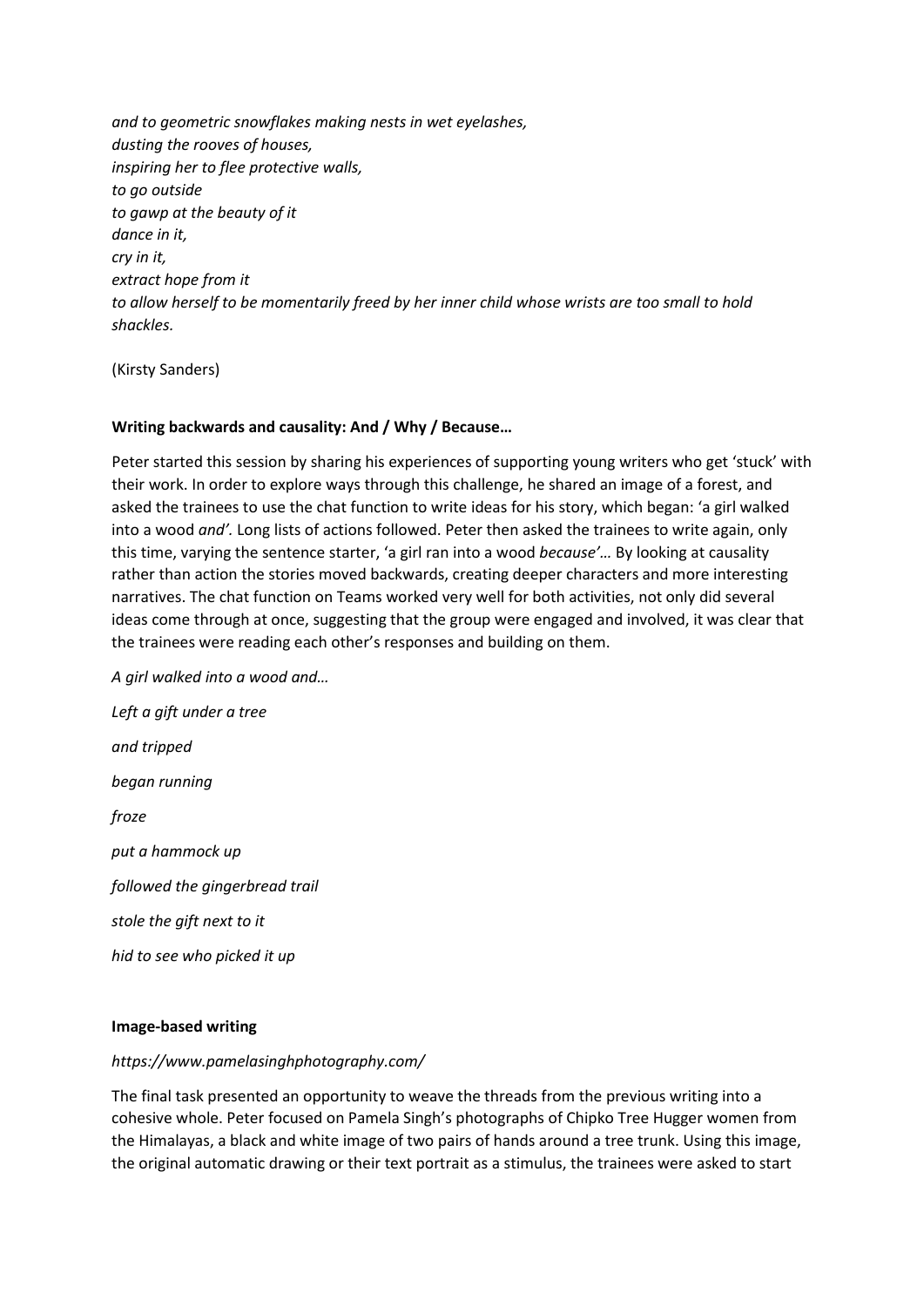by writing the final line of their story and then work backwards from there, always asking 'why' each line had happened in the narrative, to develop causality and detail. Several shared their final pieces in the chat:

*A shrill ringing echoed through the darkness, offering a call of hope like an outstretched hand to a spent swimmer. He was no longer alone.* (Cally Lambert)

*Two inches to the right of his boot stood a small sapling, not noticed by anyone.* (George Vadakkel)

#### **Feedback and reflections**

Feedback for the online session was gathered in Padlet. The majority of the trainees said that they intended to use the strategies and tools from the sessions. Several said that that they enjoyed the experience of a gallery, even in Virtual Reality, with others thinking about the impact on their practice: '*It was interesting to think about how these art projects can be bought into the classroom'.*

Meditation was something that many trainees appreciated and several said that they would use afterwards, on both a personal and professional level: *'I have experimented with meditation before, but I am going to make it a regular feature of my teaching and see what effect it has over a period of time if I do it every week'.*

In response to a question about the feelings they experienced in the session, the overwhelming majority were positive: *'It was very calming, especially in these chaotic times!', 'I felt really calmed by the meditation, I absolutely loved it!', 'Creative, positive and relaxed', 'Creative, relaxed and challenged'* and *'Calmed, creative'.*

At several points, the trainees were reminded that they were under no obligation to share their work, especially if they were uncomfortable with any thoughts coming to the surface during the session. This was something that came up in the feedback: *'I really enjoyed drawing a character, it allowed me to figure out some feelings which I was not entirely aware that I was feeling',* '*Some of the exercises highlighted just how stressed I was about everything else going on at the moment'*.

During the sessions, several trainees reflected on how it felt to be in their students' shoes when faced with a request to share their writing, and how much they valued being able to choose not to. It was also interesting to note that they were far more reticent to share their drawings, possibly due to a lack of confidence in the medium, as opposed to writing. This reluctance to share was also mentioned in regard to developing practice. One feedback question asked what their next steps would be. One trainee wrote: *'[I want to…] look at ways to overcome student confidence issues in sharing things'.* Another said that they would: *'try to uncover methods to reduce the anxiety around sharing work and to apply these in a classroom*'.

#### **Final thoughts: '***this is just what we need.'*

While I believe that everyone involved would have preferred a live visit to Nottingham Contemporary, there were some unexpected positive outcomes.

The informal nature of the chat function was utilised throughout both sessions; my favourite piece of feedback came midway through the gallery tour in the first session, when one trainee wrote: '*not a question, but this is so brilliant'* adding *'this is just what we need'.*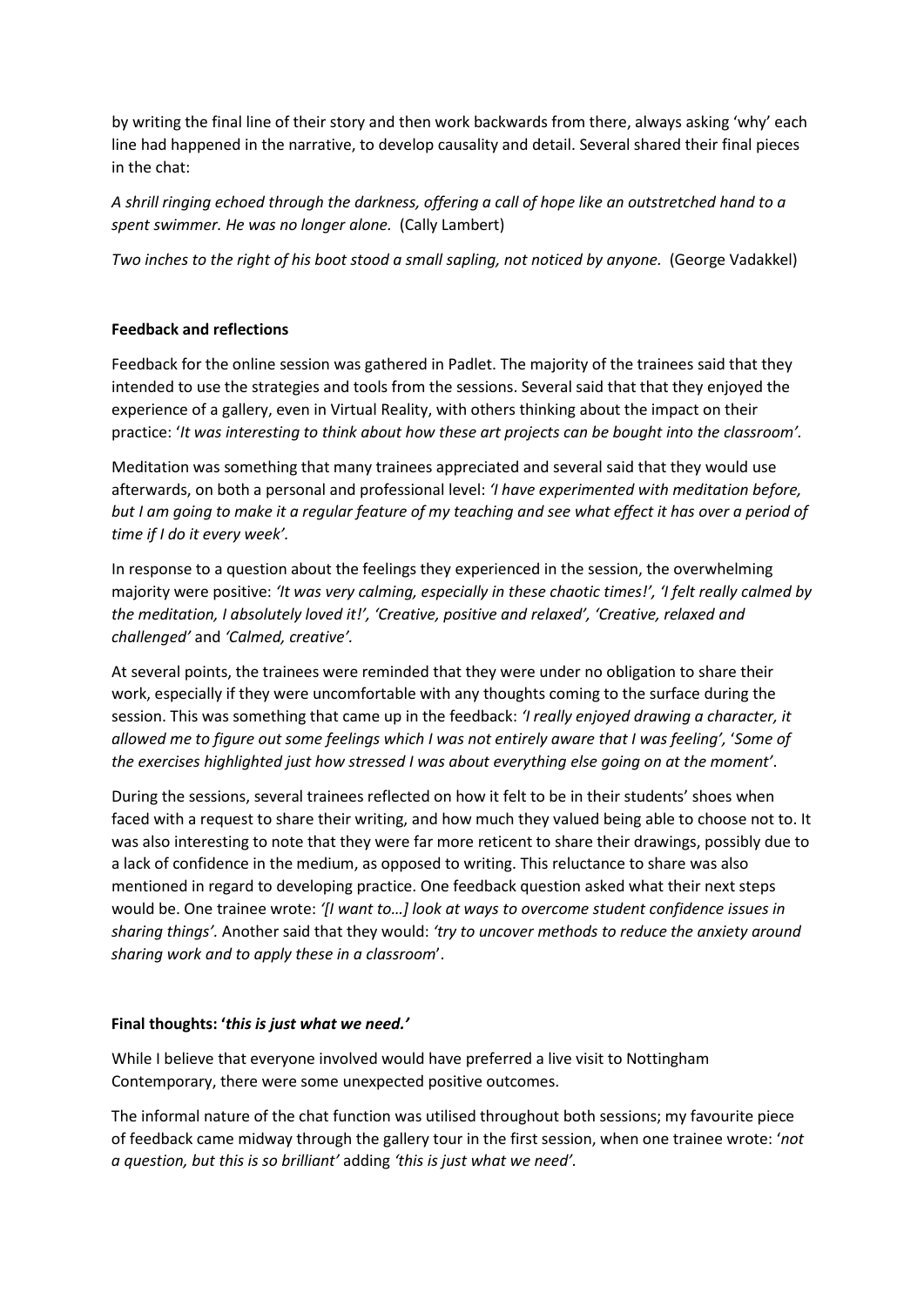In previous years, groups have walked down the stairs from the Contemporary to the classroom space still furiously redrafting, worried about crafting something perfect before letting others hear it. The use of the chat space meant that trainees could quickly read and respond to each other's work during the drafting process. The emoji options meant that they could 'like' or 'love' each other's writing, providing validation and positive feedback. Dymoke and McGuinn have also commented on the possibilities of creative writing and real time editing in digital contexts, (Dymoke and McGuinn, 2021). Even though the chat function was public, I feel that the transitory nature of that space may have proved comforting; more trainees shared their work than previous cohorts have.

Inevitably, the long fingers of Covid touched much of our writing. In the 'and/ why/ because' activity, the trainees developed a story in the chat. One trainee referred to a 'deadly disease', another then followed the comment up with 'Coronavirus'. Others added laughing emojis to this interaction in the chat.

[A girl walked into a wood because] *Because the prophecy had told her to Because she wanted to feel at peace Because there was a deadly disease* 

#### *Coronavirus*

There are suggestions throughout the writing that something cathartic was happening. Themes of dislocation and loss, the human need for contact came out repeatedly. I wrote in the sessions too, and shared my writing with the group, wanting to model the engagement I expected from the trainees. In the text portrait I drew an older man, the leader of a village. Rereading it, I think my own anxieties are apparent:

#### *They know that I can't keep them safe, he thought.*

*The land was starving. A wet autumn and a hollow winter. The stores exhausted, the ground stubborn. Frozen land yielded nothing, refusing the marks of tools, feet and pleas.* 

*Mutters of dissent followed him as he walked through the settlement now. He knew that the people longed for change, for movement, for anything that would alter the sameness of days but his guidance remained the same. Stand firm, be patient, wait for it to pass.* 

In the final pieces, there were images that could suggest hope, the 'small sapling', the outstretched hand. The chat function means that it is possible to go back through the writing and look at where some pieces started and ended. One begins:

*He reached cautiously to touch his hat. He could feel white heat pulsating underneath, metallic copper tang on his tongue. Could anyone else see this? Stinging eyes produced cleansing tracks down*  his cheeks. Shoulders crunched, jaw locked. How could he tell his Mother without frightening her?

… and ends:

*They held hands. The dying embers falling into the lake like fluorescent flames, flickering and fading. (*Geraldine Doyle).